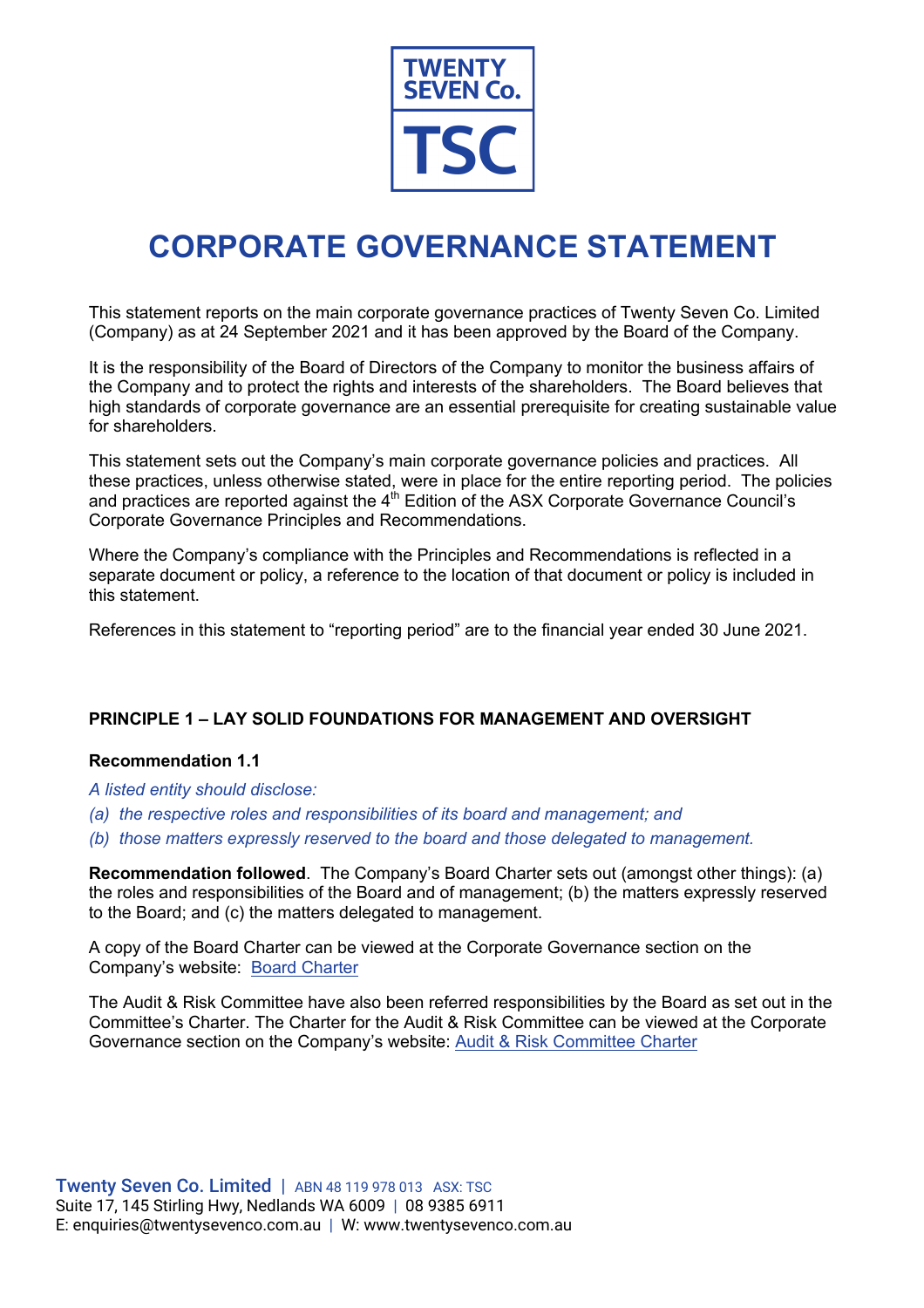

#### *A listed entity should:*

- *(a) undertake appropriate checks before appointing a person, or putting forward to security holders a candidate for election, as a director; and*
- *(b) provide security holders with all material information in its possession relevant to a decision on whether or not to elect or re-elect a director.*

**Recommendation followed**. Prior to the appointment of a person, or putting forward to security holders a candidate for election, as a director, the Company undertakes checks which it believes are appropriate to verify a director's character, experience, education, criminal record and financial history including for new directors, including, but not limited to the following:

- Background and reference checking
- Requesting information in relation to the person's current and previous positions, directorships, financial history and any potential conflicts of interest.

The Company ensures that all material information in its possession relevant to a shareholder's decision whether to elect or re-elect a director, including the information referred to in Recommendation 1.2, is provided to shareholders in the Company's Notice of Annual General Meeting.

## **Recommendation 1.3**

## *A listed entity should have a written agreement with each director and senior executive setting out the terms of their appointment.*

**Recommendation followed**. Each director and senior executive of the Company has an agreement in writing with the Company which sets out the key terms and conditions of their appointment including their duties, rights and responsibilities and (to the extent applicable) the matters referred to in the commentary to Recommendation 1.3.

#### **Recommendation 1.4**

## *The company secretary of a listed entity should be accountable directly to the board, through the chair, on all matters to do with the proper functioning of the board.*

**Recommendation followed.** The Company Secretary has a direct line of reporting to the Chairman and is responsible for:

- advising and supporting the Chairman and the Board and its committees to manage the day to day governance framework of the Company;
- assisting with Board effectiveness by monitoring whether applicable Board and committee policies, procedures and charters are followed and coordinating timely completion and despatch of Board agendas and papers; and
- assisting with all matters to do with the proper functioning of the Board including advising on governance matters and assisting with induction and professional development of directors.

The responsibilities of the Company Secretary are set out in the Board Charter referenced in this statement.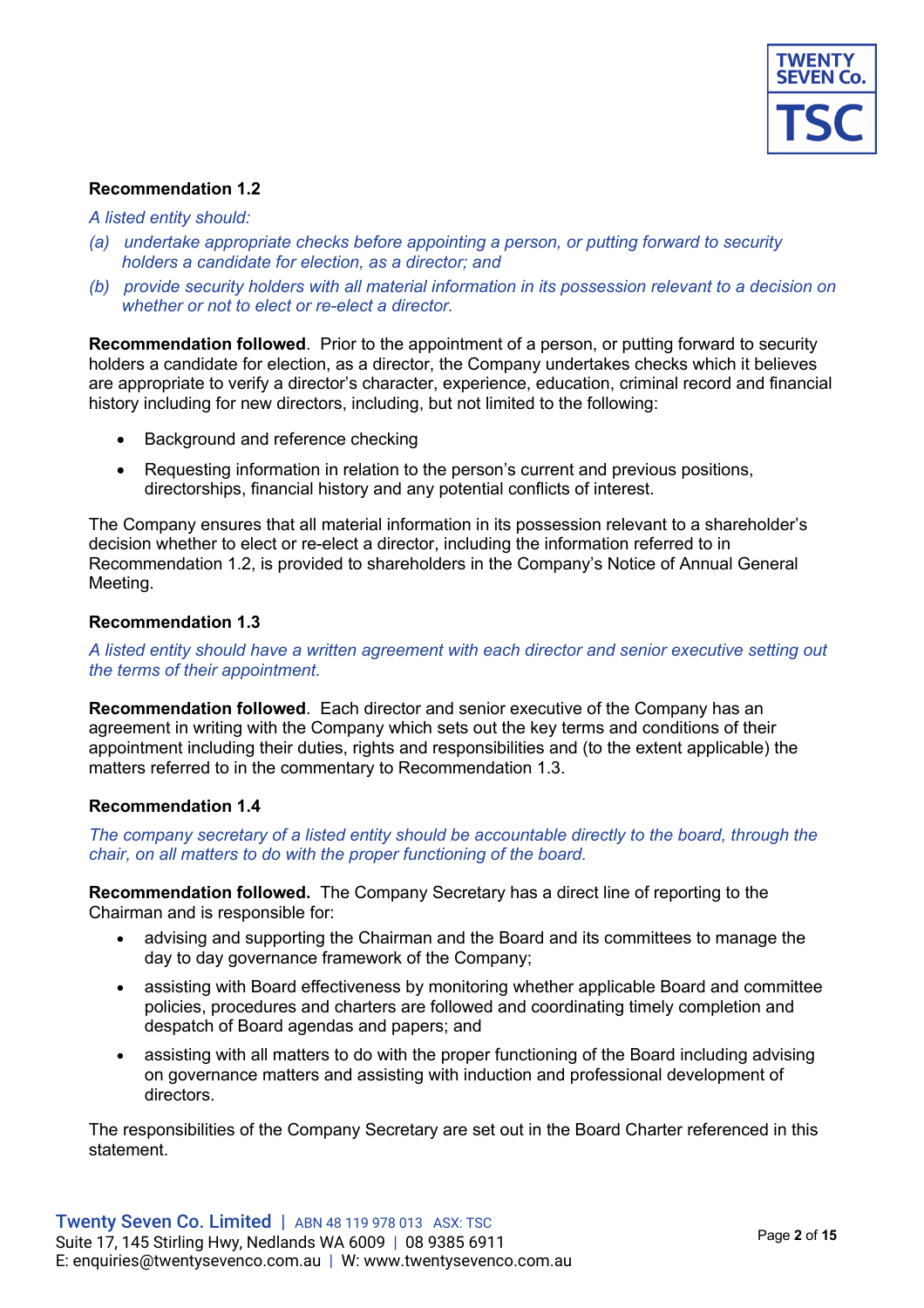

*A listed entity should:*

- *(a) have a diversity policy which includes requirements for the board or a relevant committee of the board to set measurable objectives for achieving gender diversity and to assess annually both the objectives and the entity's progress in achieving them;*
- *(b) disclose that policy or a summary of it; and*
- *(c) disclose as at the end of each reporting period the measurable objectives for achieving gender diversity set by the board or a relevant committee of the board in accordance with the entity's diversity policy and its progress towards achieving them, and either:*
	- *the respective proportions of men and women on the board, in senior executive positions and across the whole organisation (including how the entity has defined "senior executive" for these purposes); or*
	- *if the entity is a "relevant employer" under the Workplace Gender Equality Act, the entity's most recent "Gender Equality Indicators", as defined in and published under that Act.*

**Recommendation not followed.** Given the size of the Company and status of the Company's projects, the directors believe that it is not appropriate at this stage to set measurable objectives in relation to diversity beyond those included in the Diversity Policy. Notwithstanding this, the Company strives to provide the best possible opportunities for current and prospective employees of all backgrounds in such a manner that best adds to overall shareholder value and which reflects the values, principles and spirit of the Diversity Policy. The directors also believe that diversity is a relevant consideration for constitution of an effective Board, as discussed at Recommendation 2.2.

The Company seeks to treat everyone with fairness and respect, which includes valuing diversity and difference and acting without prejudice. The Company believes that decision-making is enhanced through diversity and supports and encourages diversity at all levels of the organisation in accordance with the Company's Diversity Policy. A copy of the Diversity Policy is located in the Corporate Governance section on the Company's website: Diversity Policy

The Board assesses any measurable objectives for achieving gender diversity and annually reviews any such objectives and the Company's progress towards achieving them. The Board reviews at least annually on the relative proportion of women and men appointed or employed within the Company group and reports this in the Company's Corporate Governance Statement and as appropriate in its Annual Report, each year.

| <b>Gender diversity report</b> | <b>Total positions</b> | <b>Held by women</b> |
|--------------------------------|------------------------|----------------------|
| Board                          |                        |                      |
| Senior executives              |                        |                      |
| Other employees                | -                      |                      |
| <b>Total organisation</b>      |                        |                      |

At the end of the reporting period, the Company reports as follows: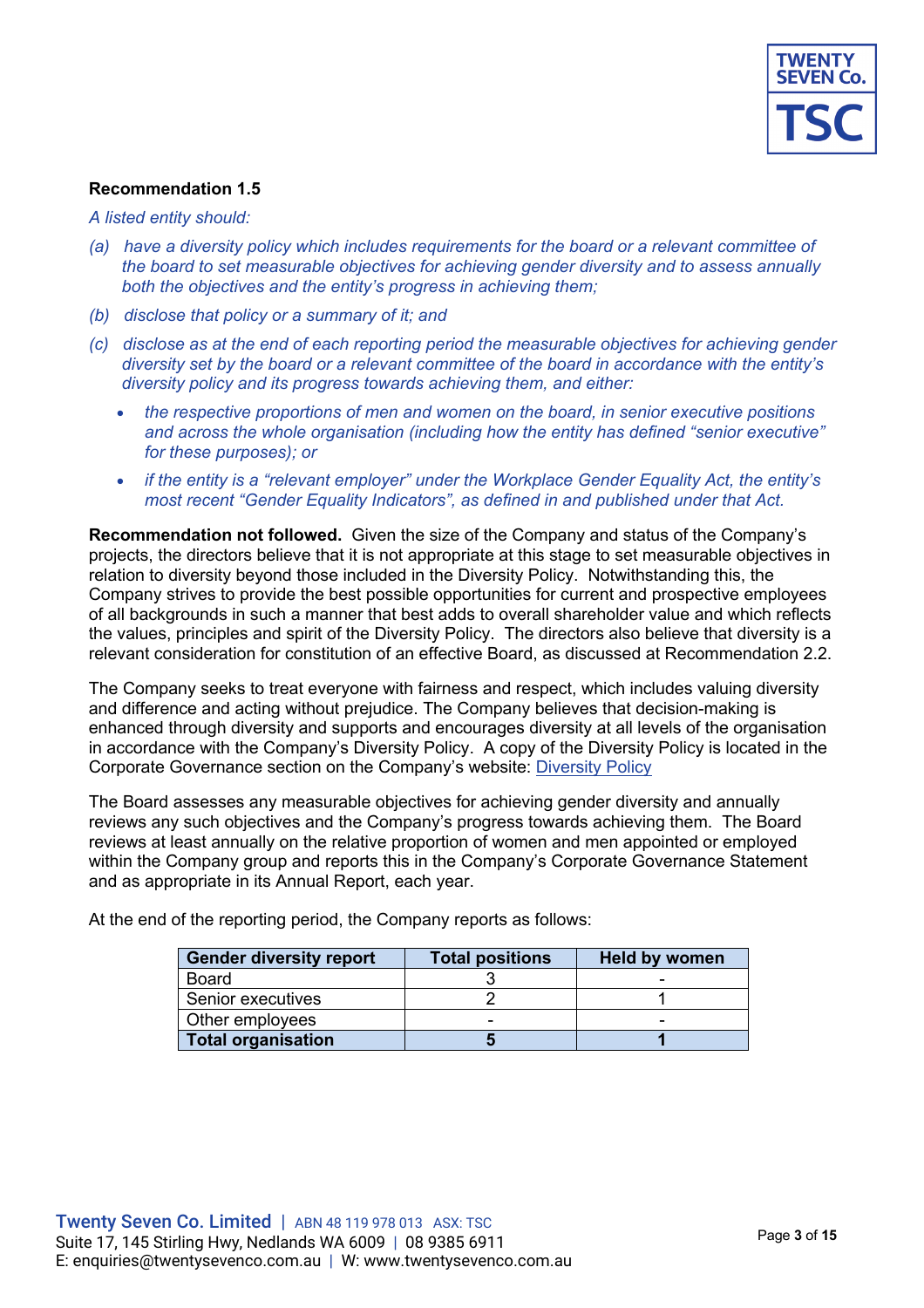

#### *A listed entity should:*

- *(a) have and disclose a process for periodically evaluating the performance of the board, its committees and individual directors; and*
- *(b) disclose, in relation to each reporting period, whether a performance evaluation was undertaken in the reporting period in accordance with that process.*

**Recommendation followed.** The Board Charter details the company's commitment, responsibility and process to annually evaluate the performance of the Board, individual directors, the Chairman and indirectly Committees of the Board. The Board Charter is located in the Corporate Governance section on the Company's website: Board Charter

Consistent with this commitment, the Company also has a document that details its procedure in respect of performance evaluation of the Board.

The board itself is responsible for the evaluation of its performance and the performance of individual directors. This evaluation is currently conducted via self-assessment annually, and is managed by the Company Secretary at the direction of the Chairman. From time to time and as deemed necessary, the Company, at the direction of the Chairman, may undertake to have its performance evaluation process facilitated externally by an appropriately qualified service provider.

The Board conducts a formal review of its effectiveness, against this charter, code and individual employment agreements, and involves:

- evaluating the performance of each Director against appropriate qualitative and quantitative measures (including if warranted by considering the use of external advisers to conduct this performance review);
- for the Directors (excluding the Chairman), evaluating the performance of the Chairman;
- comparing its performance with the requirements of its Charter and code of conduct set out in its constitution;
- setting out its future goals and objectives; and
- reviewing and recommending any changes to its Charter deemed necessary or desirable.

The performance evaluation shall be conducted in such manner as the Board deems appropriate.

The review of the Board's performance also addresses the ability for directors to access continuing education to update and enhance their skills and knowledge as they relate to the Company's strategy and objectives.

During the period the Company has undertaken an evaluation of the performance of the Board, individual directors, and indirectly Committees of the Board.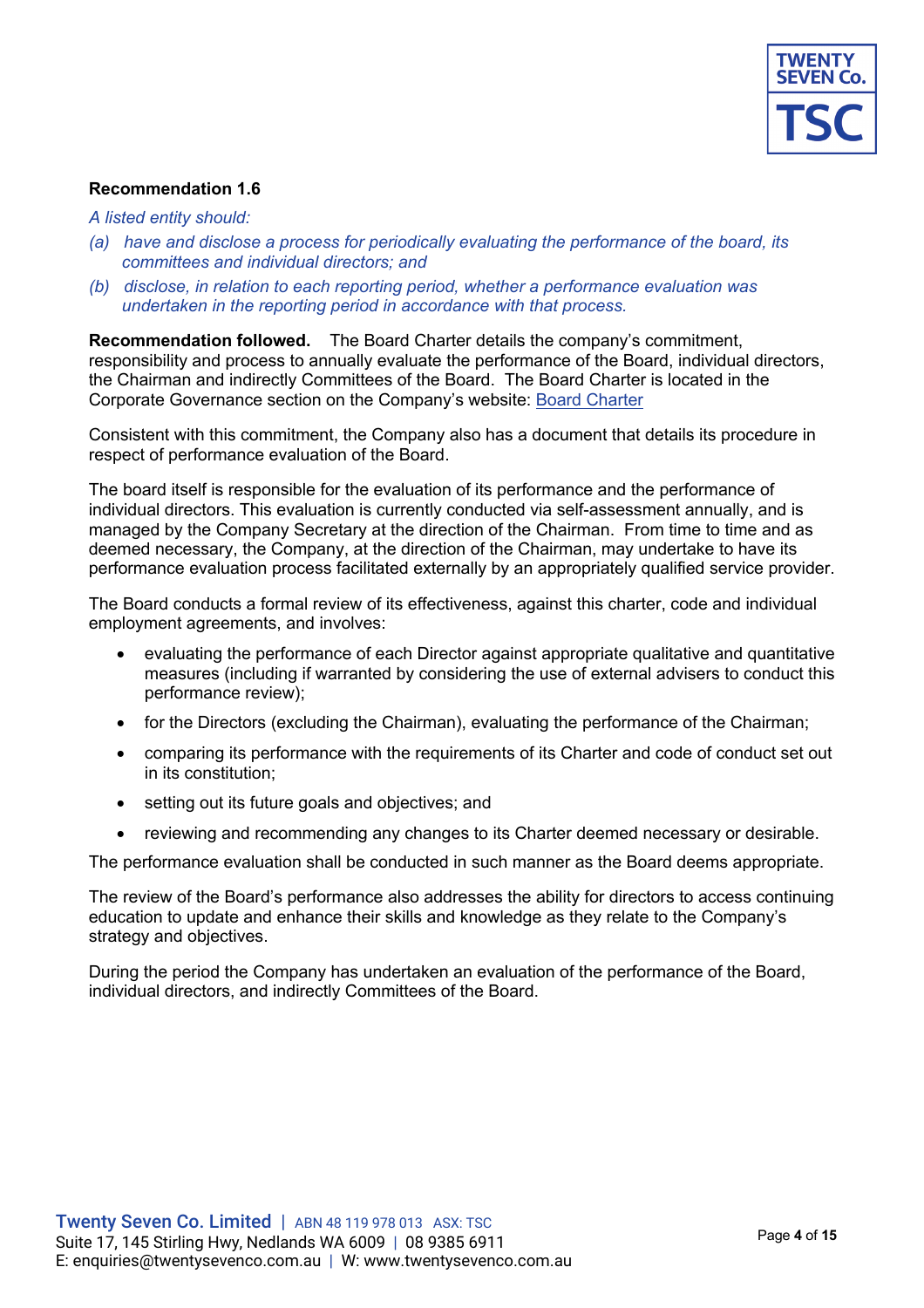

#### *A listed entity should:*

- *(a) have and disclose a process for periodically evaluating the performance of its senior executives; and*
- *(b) disclose, in relation to each reporting period, whether a performance evaluation was undertaken in the reporting period in accordance with that process.*

**Recommendation followed.** The Board reviews the performance of the CEO annually. A formal review was not undertaken during the period.

The Company's Chief Executive Officer (CEO) was appointed on 1 February 2021. While a formal review was not undertaken during the period, informal reviews took place and frequent discussions were had with the CEO about his achievement toward his targets to progress current exploration projects, reducing costs and seeking other projects and opportunities that may add significant value for shareholders.

The CEO normally reviews the performance of other senior executives annually (excluding the Company Secretary whose performance is reviewed by the Board). During the reporting period the reviews were done informally as the level of company activity did not warrant more.

The Board also recognises the need for flexibility in defining performance objectives which must reflect the current status of the company (as an exploration company) and the respective stages of its projects.

The performance of the CEO and that of senior executives is also considered at board meetings.

# **PRINCIPLE 2 – STRUCTURE THE BOARD TO ADD VALUE**

#### **Recommendation 2.1**

*The board of a listed entity should:*

- *(a) have a nomination committee which:*
	- *(i) has at least three members, a majority of whom are independent directors;*
	- *(ii) is chaired by an independent director, and disclose;*
	- *(iii) the charter of the committee;*
	- *(iv) the members of the committee; and*
	- *(v) as at the end of each reporting period, the number of times the committee met throughout the period and the individual attendances of the members at those meetings; or*
- *(b) if it does not have a nomination committee, disclose that fact and the processes it employs to address board succession issues and to ensure that the board has the appropriate balance of skills, knowledge, experience, independence and diversity to enable it to discharge its duties and responsibilities effectively.*

**Recommendation followed.** The Board has no formal nomination committee. Acting in its ordinary capacity from time to time as required, the Board carries out the process of determining the need for, screening and appointing new Directors.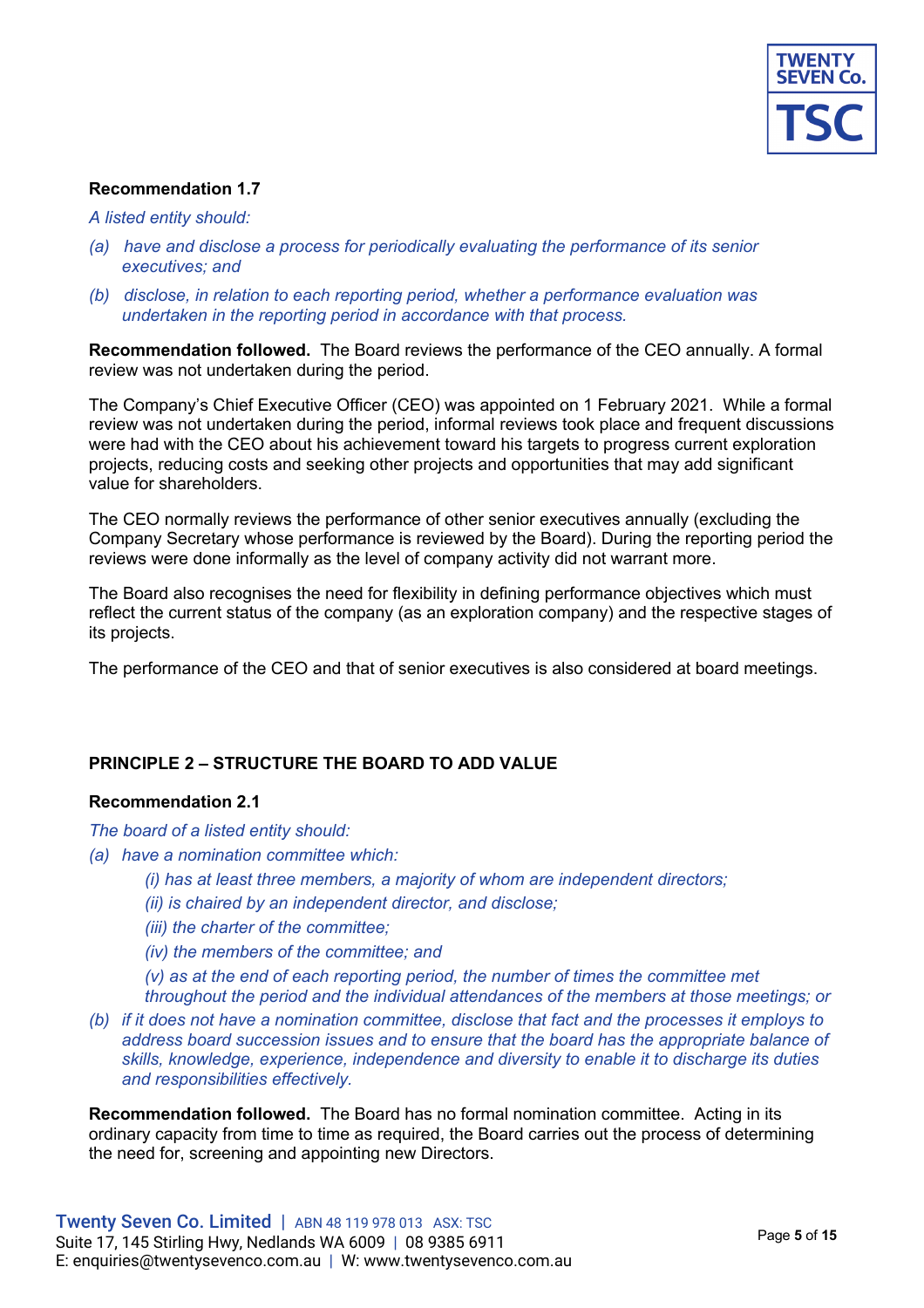

To assist the Board with the selection and appointment of new Directors the Company has a 'policy and procedure for selection and appointment of new directors' which is located in the Corporate Governance section on the Company's website: Policy & Procedure for Director Appointment

Directors are selected by reference to their knowledge, skills and experience relevant to the business needs of the Company. New directors are invited to join the Board by the Chairman, who makes the invitation based on recommendations made by the Board and approved by the Board.

The Company aims to nominate and appoint individuals with diverse skills, values, backgrounds and experiences. The Company values this diversity and recognises the strengths and opportunities it may bring to the Board.

In order to attract and retain a diverse Board composition, the Company is committed to providing a working environment in which all directors, employees and consultants are treated fairly and respectfully, and have equal access to opportunities available within the Company for personal and professional development.

Twenty Seven Co. Limited is aware of the benefits of gender diversity and is be committed to ensuring female participation is reflected at all levels of the organisation including among senior management and directors of the Board.

In view of the size and resources available to the Company, it is not considered that a separate nomination committee would add any further substance to this process.

# **Recommendation 2.2**

## *A listed entity should have and disclose a board skills matrix setting out the mix of skills and diversity that the board currently has or is looking to achieve in its membership.*

**Recommendation followed.** The Board regularly evaluates the mix of skills, experience and diversity at the Board level. The Board believes that a highly credentialed Board, with a diversity of background, skills and perspectives, will be effective in supporting and enabling delivery of good governance for the Company and value for the Company's shareholders.

At the end of the reporting period, the Board comprised three Directors from diverse backgrounds with a range of business experience, skills and attributes. The following table demonstrates the skills and experience of the Directors across several dimensions that are relevant to the Company. Biographical information on each director is contained in the Annual Report and on the Company's website.

Composition of skills and experience of the Board as a whole (out of 3)

| <b>Skills &amp; Experience</b>                                                                                                                                                                                    |   |
|-------------------------------------------------------------------------------------------------------------------------------------------------------------------------------------------------------------------|---|
| Industry experience<br>- Management / board representation in other resource entities (past and<br>present)<br>- transactions within the resources sector (ie mergers, acquisitions, joint<br>ventures, IPOs etc) | 3 |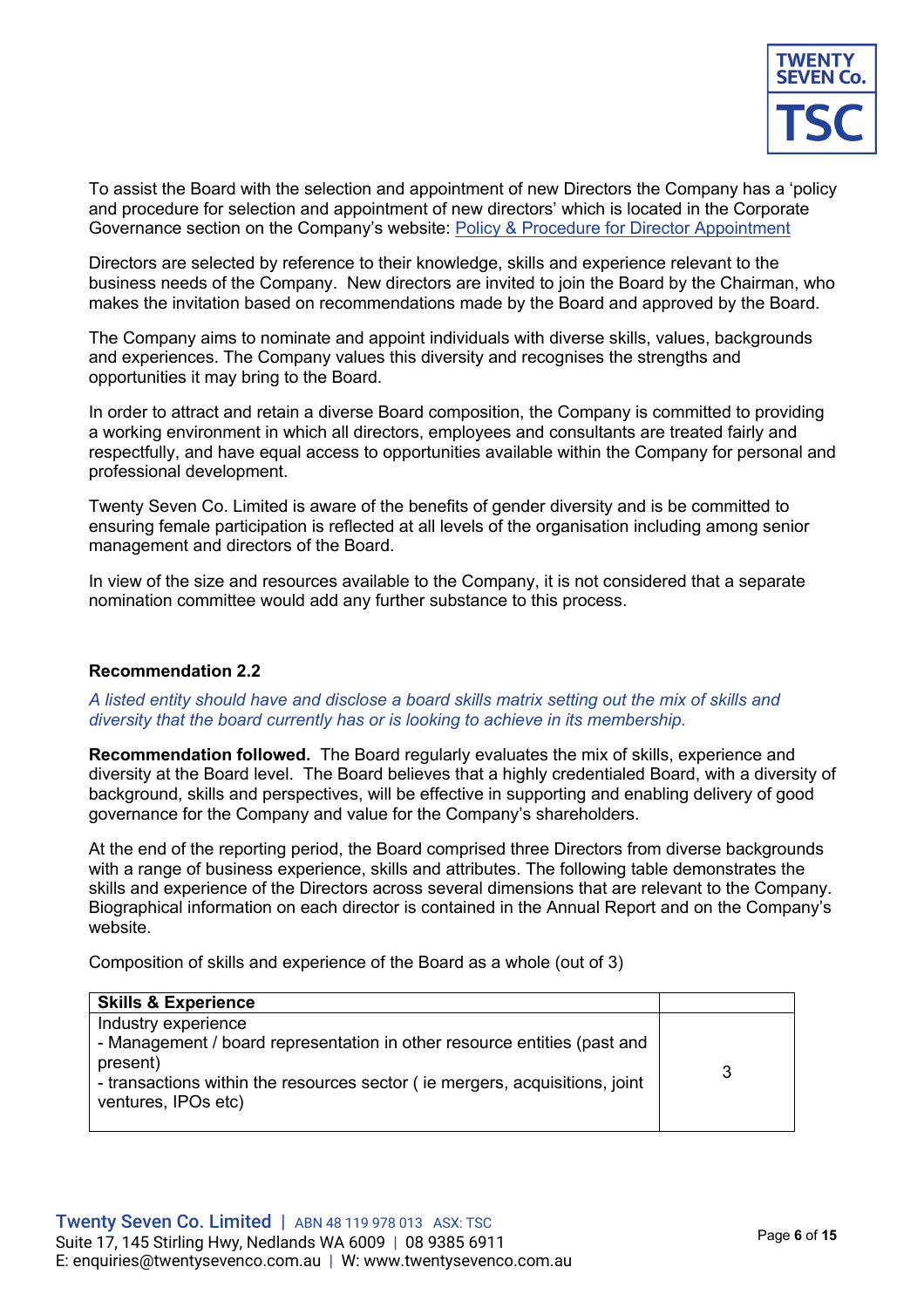

| Executive leadership/management<br>- Outside directorships (past or present)<br>- senior management positions (past or present)                                                             | 3 |
|---------------------------------------------------------------------------------------------------------------------------------------------------------------------------------------------|---|
| Financial acumen                                                                                                                                                                            |   |
| - Financial literacy                                                                                                                                                                        | 3 |
| Governance & regulation                                                                                                                                                                     |   |
| - Experience in the governance of listed organisations                                                                                                                                      | 3 |
| Strategy<br>- Experience to analyse information, think strategically and review and<br>challenge management in order to make informed decisions and assess<br>performance against strategy. | 3 |
| <b>Risk</b><br>- Experience in risk management and oversight.                                                                                                                               | 3 |

The Company aspires to have a Board comprised of individuals' with diverse experience and expertise and will be mindful of this when making appointments which will also be based on merit.

## **Recommendation 2.3**

*A listed entity should disclose:*

- *(a) the names of the directors considered by the board to be independent directors;*
- *(b) if a director has an interest, position, association or relationship of the type described in Box 2.3 but the board is of the opinion that it does not compromise the independence of the director, the nature of the interest, position, association or relationship in question and an explanation of why the board is of that opinion; and*
- *(c) the length of service of each director.*

**Recommendation followed.** In the opinion of the board, to qualify as being "independent", a director must be independent of management and free of any business or other relationship which could materially interfere or could reasonably be perceived to interfere materially with the Director's independent exercise of their judgement.

Mr D Dalziell, Chairman, was appointed to the Board on 9 September 2021, and is considered by the Board to be an independent director, having regard to the factors set out above. Mr R Dalziell holds less than 5% of the share capital of the Company at the end of the reporting period.

Mr R Scott, the previous Chairman, who was appointed to the Board on 12 April 2019 and resigned on the 9 September 2021, was also considered by the Board to be an independent director, having regard to the factors set out above. Mr R Scott held less than 5% of the share capital of the Company at the end of the reporting period.

Mr M Burchnall was appointed to the Board on 12 April 2019 and is considered by the Board to be an independent director, having regard to the factors set out above. Mr M Burchnall holds less than 5% of the share capital of the Company at the end of the reporting period.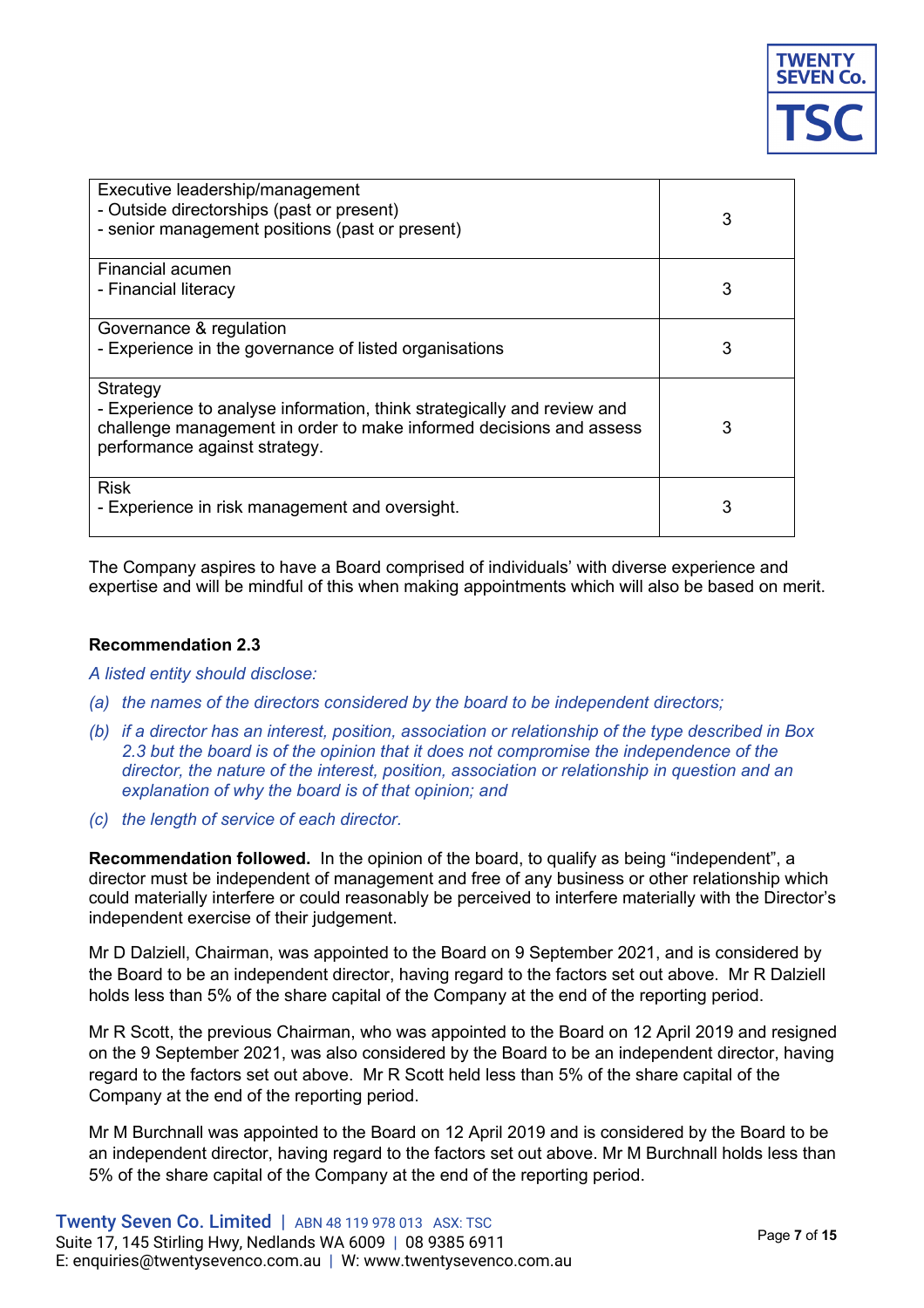

Mr T Armstrong was appointed to the Board on 12 April 2019 and is considered by the Board to be an independent director, having regard to the factors set out above. Mr T Armstrong holds less than 5% of the share capital of the Company at the end of the reporting period.

## **Recommendation 2.4**

#### *A majority of the board of a listed entity should be independent directors.*

**Recommendation followed.** The Company follows the recommendation of principle 2.4 as the Board is wholly comprised of independent directors.

In accordance with the ASX Recommendations, the independence of a director is assessed by determining whether the director is independent of management and free of any business or other relationship that could materially interfere with, or could reasonably be perceived to materially interfere with, the exercise of their unfettered and independent judgment. The test of whether a relationship or business is material is based on the nature of the relationship or business and on the circumstances and activities of the director. Materiality thresholds are considered by the Board from time to time.

Mr Dalziell (appointed 9 September 2021), Mr R Scott (resigned 9 September 2021), Mr M Burchnall and Mr T Armstrong are all regarded as independent directors as they are free of any business or other relationship that could materially interfere with, or could reasonably be perceived to materially interfere with, the exercise of their unfettered and independent judgement.

As the business develops, changes to and/or further appointments to the Board may be warranted and the Board will consider the need to appoint independent directors.

#### **Recommendation 2.5**

*The chair of the board of a listed entity should be an independent director and, in particular, should not be the same person as the CEO of the entity.* 

**Recommendation followed.** The Chairman of the Board is an independent director as described in recommendation 2.3. The Chairman is not the current or previous CEO or Managing Director of the Company.

#### **Recommendation 2.6**

*A listed entity should have a program for inducting new directors and provide appropriate professional development opportunities for directors to develop and maintain the skills and knowledge needed to perform their role as directors effectively.* 

**Recommendation followed.** All new directors are provided with an induction including comprehensive meetings with the CEO and senior executives / management as appropriate and provision of information on the Company including Company and Board policies, charters and other material documents.

All directors are expected to maintain the skills required to effectively discharge their obligations to the Company. Directors are encouraged to undertake continuing professional education and, if this involves industry seminars and approved education courses, where appropriate, this is paid for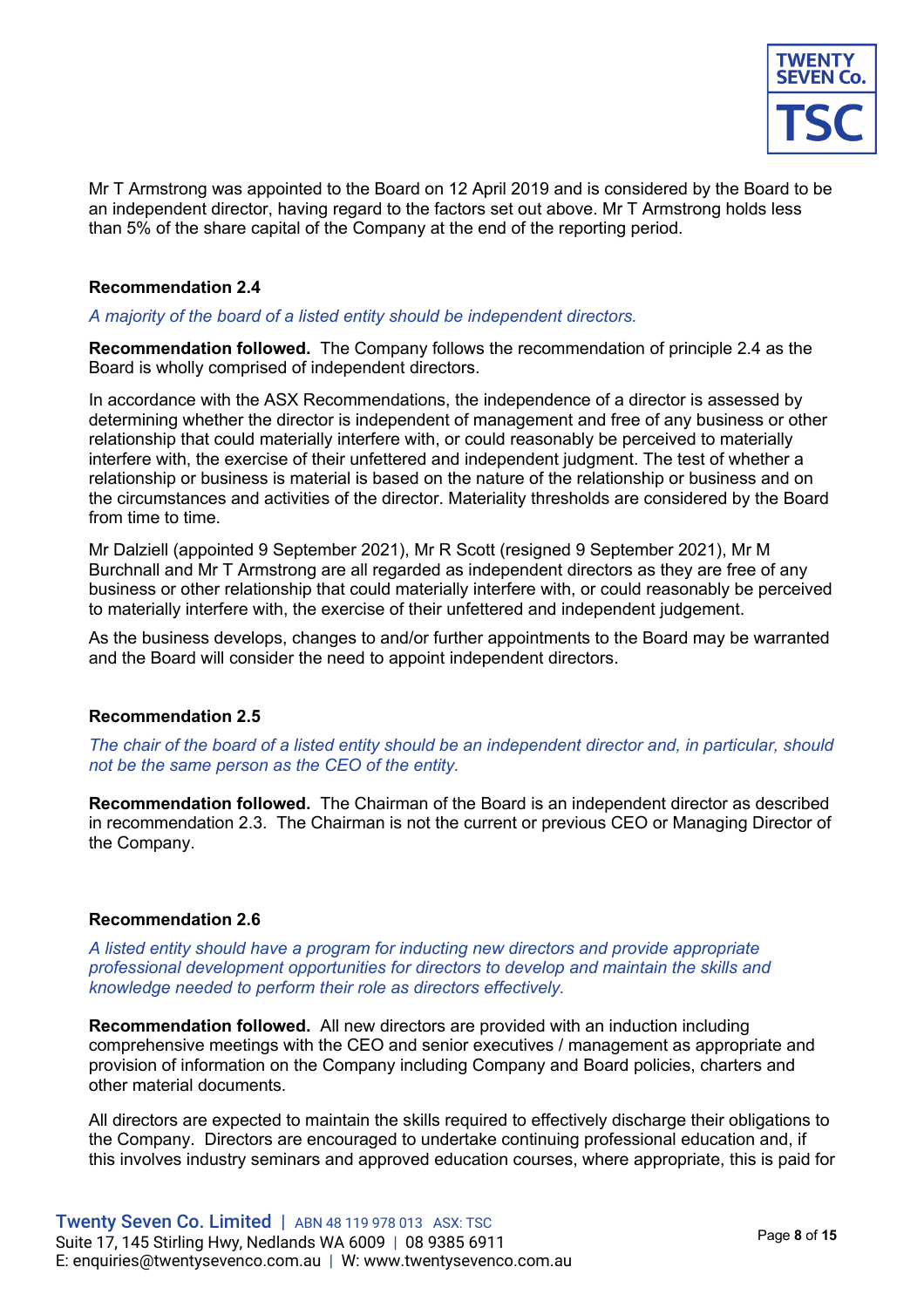

by the Company. Furthermore, Directors' skills, knowledge and opportunities for continuing education and development are considered annually as part of the performance evaluation of the Board, individual directors and Chairman.

The company's 'Director Induction Program' is located in the Corporate Governance section of the Company's website: Director Induction Program

The Company procedure in respect of performance evaluation of the Board and individual directors is located in the Corporate Governance section of the Company's website: Board & Executive **Evaluation** 

# **PRINCIPLE 3 – A LISTED ENTITY SHOULD ACT ETHICALLY AND RESPONSIBLY**

## **Recommendation 3.1**

#### *A listed entity should*

- *(a) have a code of conduct for its directors, senior executives and employees; and*
- *(b) disclose that code or a summary of it.*

**Recommendation followed.** The Company has a Code of Conduct and Ethics that sets out the standards of behaviour expected of all its employees, directors, officers, contractors and consultants. The Code of Conduct and Ethics is located in the Corporate Governance section of the Company's website: Code of Conduct & Ethics

#### **PRINCIPLE 4 – SAFEGUARD INTEGRITY IN CORPORATE REPORTING**

#### **Recommendation 4.1**

*The board of a listed entity should:*

- *(a) have an audit committee which:*
	- *(i) has at least three members, all of whom are non-executive directors and a majority of whom are independent directors; and*
	- *(ii) is chaired by an independent director, who is not the chair of the board, and disclose:*
	- *(iii) the charter of the committee;*
	- *(iv) the relevant qualifications and experience of the members of the committee; and*

*(v) in relation to each reporting period, the number of times the committee met throughout the period and the individual attendances of the members at those meetings; or*

*(b) if it does not have an audit committee, disclose that fact and the processes it employs that independently verify and safeguard the integrity of its corporate reporting, including the processes for the appointment and removal of the external auditor and the rotation of the audit engagement partner.* 

**Recommendation followed.** The Company has established an Audit & Risk Committee which comprises 3 independent non-executive directors. The Audit & Risk Committee is chaired by Mr M Burchnall. Mr M Burchnall is not the chair of the Board.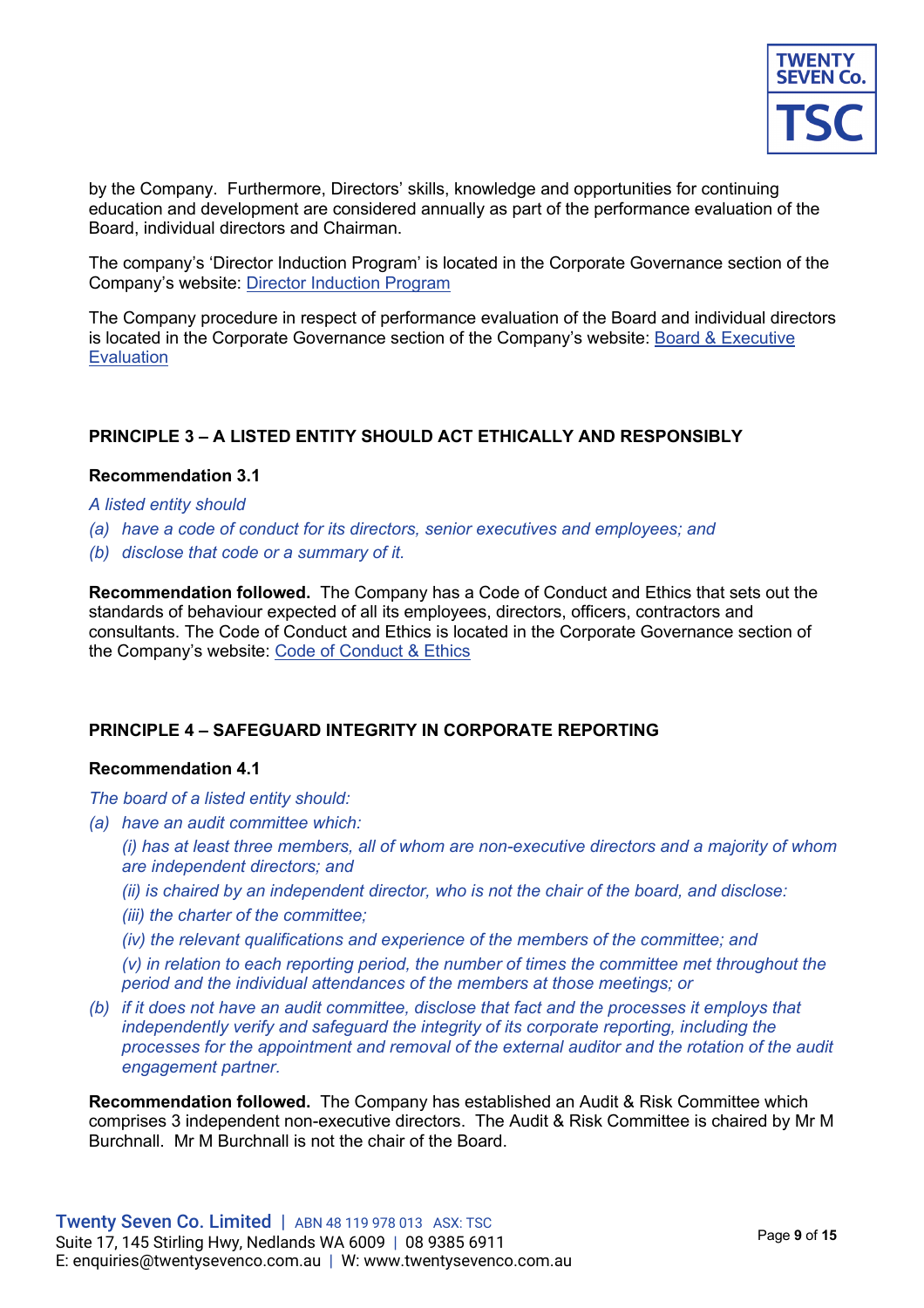

The Company also has processes it employs that independently verifies and safeguard the integrity of its corporate reporting, including the processes for the appointment and removal of the external auditor and the rotation of the audit engagement partner. These processes are detailed in the Audit & Risk Committee Charter located in the Corporate Governance section of the Company's website: Audit & Risk Committee Charter

The Committee's members and their relevant qualifications and experience, the number of times the Committee met throughout the reporting period and the attendance of the Committee's members at those meetings are set out in the Company's latest Annual Report.

## **Recommendation 4.2**

*The board of a listed entity should, before it approves the entity's financial statements for a financial period, receive from its CEO and CFO a declaration that, in their opinion, the financial records of the entity have been properly maintained and that the financial statements comply with the appropriate accounting standards and give a true and fair view of the financial position and performance of the entity and that the opinion has been formed on the basis of a sound system of risk management and internal control which is operating effectively.*

**Recommendation followed.** The Board has received a declaration in the form set out in Recommendation 4.2 from its Chief Executive Officer and Chief Financial Officer in relation to the financial statements for the reporting period.

## **Recommendation 4.3**

*A listed entity that has an AGM should ensure that its external auditor attends its AGM and is available to answer questions from security holders relevant to the audit.*

**Recommendation followed.** The Company's external auditor attends each AGM of the Company and is always available to answer questions from security holders relevant to the audit.

# **PRINCIPLE 5 – MAKE TIMELY AND BALANCED DISCLOSURE**

#### **Recommendation 5.1**

*A listed entity should:* 

- *(a) have a written policy for complying with its continuous disclosure obligations under the Listing Rules; and*
- *(b) disclose that policy or a summary of it.*

**Recommendation followed.** The Company has a Continuous Disclosure & Communications Policy that outlines the processes followed by the Company to ensure compliance with its continuous disclosure obligations and the corporate governance standards applied by the Company in its communications to the market. The Continuous Disclosure & Communications Policy is located in the Corporate Governance section of the Company's website: Continuous Disclosure & Communications Policy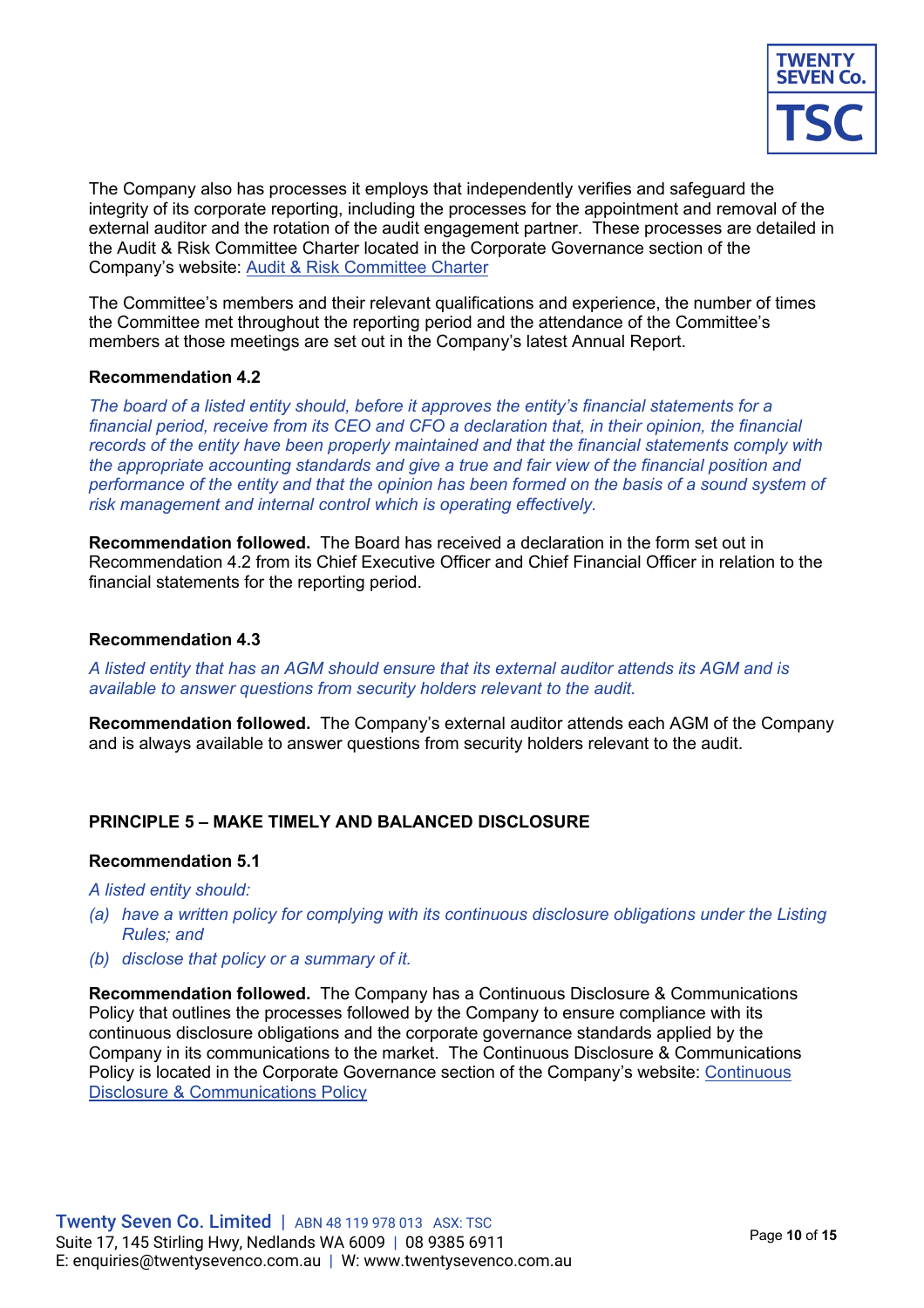

# **PRINCIPLE 6 – RESPECT THE RIGHTS OF SECURITY HOLDERS**

## **Recommendation 6.1**

*A listed entity should provide information about itself and its governance to investors via its website.* 

**Recommendation followed.** Appropriate information about the Company and its operations is located on the Company's website: www.twentysevenco.com.au

#### **Recommendation 6.2**

*A listed entity should design and implement an investor relations program to facilitate effective twoway communication with investors.*

**Recommendation followed.** The Company has a Continuous Disclosure & Communications Policy that outlines the processes followed by the Company to ensure communication with shareholders and the investment community is effective, consistent and adheres to the principles of continuous disclosure. The Continuous Disclosure & Communications Policy is located in the Corporate Governance section of the Company's website: Continuous Disclosure & Communications Policy

#### **Recommendation 6.3**

*A listed entity should disclose the policies and processes it has in place to facilitate and encourage participation at meetings of security holders.* 

**Recommendation followed.** The Continuous Disclosure & Communications Policy sets out the policies and processes the Company has in place to facilitate and encourage participation at meetings of security holders. The Company permits shareholders to cast their proxies prior to a General Meeting if they are unable to attend the meeting.

#### **Recommendation 6.4**

*A listed entity should give security holders the option to receive communications from, and send communications to, the entity and its security registry electronically.* 

**Recommendation followed.** The Company gives security holders the option to receive communications from, and send communications to, the Company and its security registry electronically, as provided for in the Company's Continuous Disclosure & Communications Policy.

# **PRINCIPLE 7 – RECOGNISE AND MANAGE RISK**

#### **Recommendation 7.1**

*The board of a listed entity should:* 

- *(a) have a committee or committees to oversee risk, each of which:* 
	- *(i) has at least three members, a majority of whom are independent directors; and*
	- *(ii) is chaired by an independent director, and disclose:*
	- *(iii) the charter of the committee;*
	- *(iv) the members of the committee; and*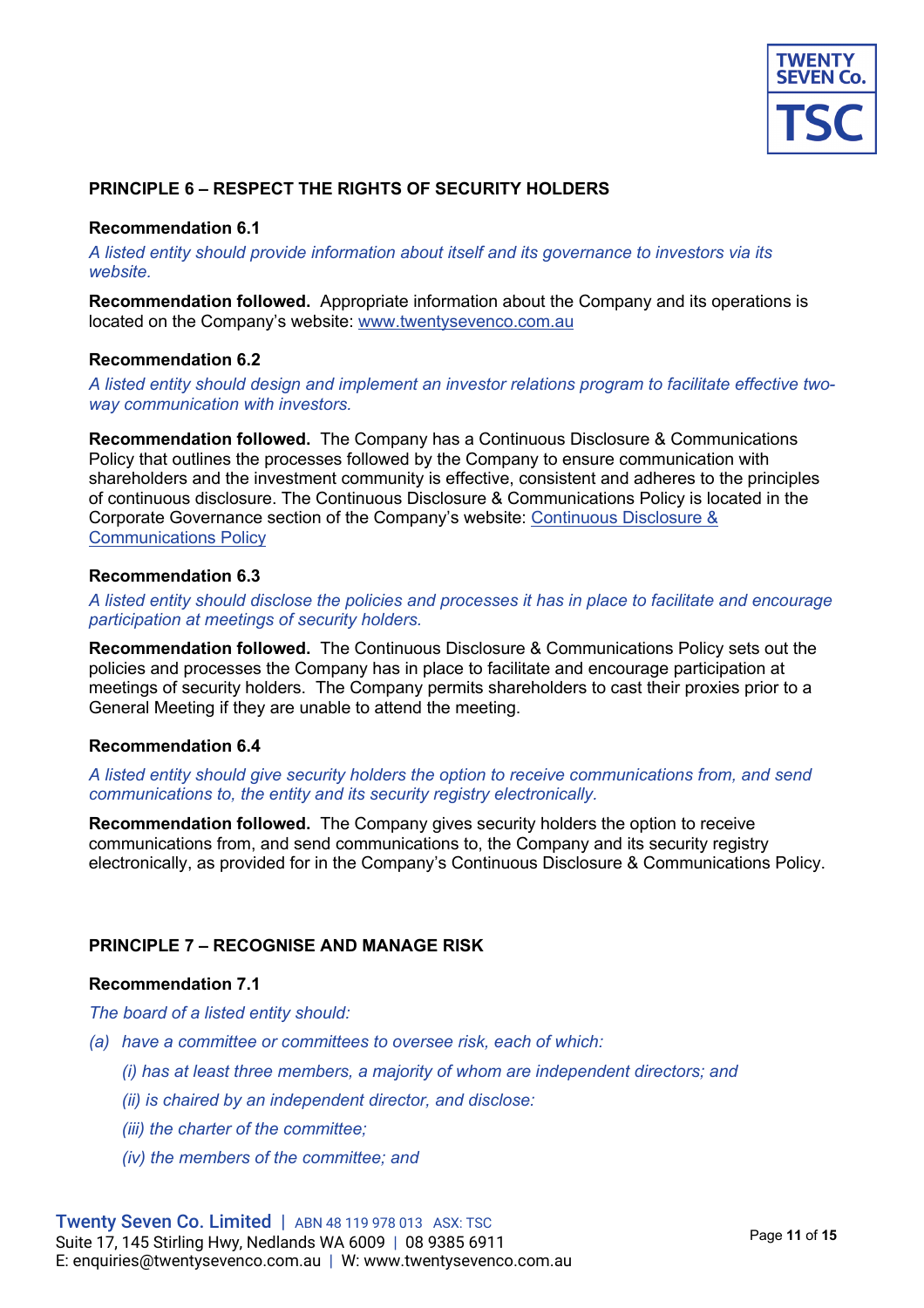

*(v) as at the end of each reporting period, the number of times the committee met throughout the period and the individual attendances of the members at those meetings; or* 

## *(b) if it does not have risk committee or committees that satisfy (a) above, disclose that fact and the processes it employs for overseeing the entity's risk management framework.*

**Recommendation followed.** The Company has established an Audit & Risk Committee to oversee risk whether financial, operational or otherwise. The Audit & Risk Committee comprises of 3 members, all of whom are independent directors. Mr M Burchnall is the Chairman of the Audit & Risk Committee. Mr M Burchnall is an independent director.

Additionally, the Committee, in accordance with its charter, has a process it employs for overseeing the entities risk management framework. The Company also has a Risk Management Policy that provides further guidance in the management of risk within the Company.

The Committee's members and their relevant qualifications and experience, the number of times the Committee met throughout the reporting period and the attendance of the Committee's members at those meetings are set out in the Company's latest Annual Report.

The Company's Audit & Risk Committee Charter is located in the Corporate Governance section of the Company's website: Audit & Risk Committee Charter

The Company's Risk Management Policy is located in the Corporate Governance section of the Company's website: Risk Management Policy

# **Recommendation 7.2**

*The board or a committee of the board should: (a) review the entity's risk management framework at least annually to satisfy itself that it continues to be sound; and (b) disclose, in relation to each reporting period, whether such a review has taken place.* 

**Recommendation followed.** The Company's Risk Management Policy sets the framework for risk management and review of the risk management framework.

The Company's Risk Management Policy requires the Board to, at least annually, assisted by the Audit & Risk Committee, undertake a structured consideration and review of the risk management framework and the material risks faced by the Company.

The Risk Management Policy is located in the Corporate Governance section of the Company's website: Risk Management Policy

During the reporting period, the Board, assisted by the Audit & Risk Committee has completed a review of the Company's risk management framework and key corporate risk in accordance with the Audit & Risk Charter. The Board as a whole addresses individual risks as required on an ongoing basis.

#### **Recommendation 7.3**

#### *A listed entity should disclose:*

- *(a) if it has an internal audit function, how the function is structured and what role it performs; or*
- *(b) if it does not have an internal audit function, that fact and the processes it employs for evaluating and continually improving the effectiveness of its risk management and internal control processes.*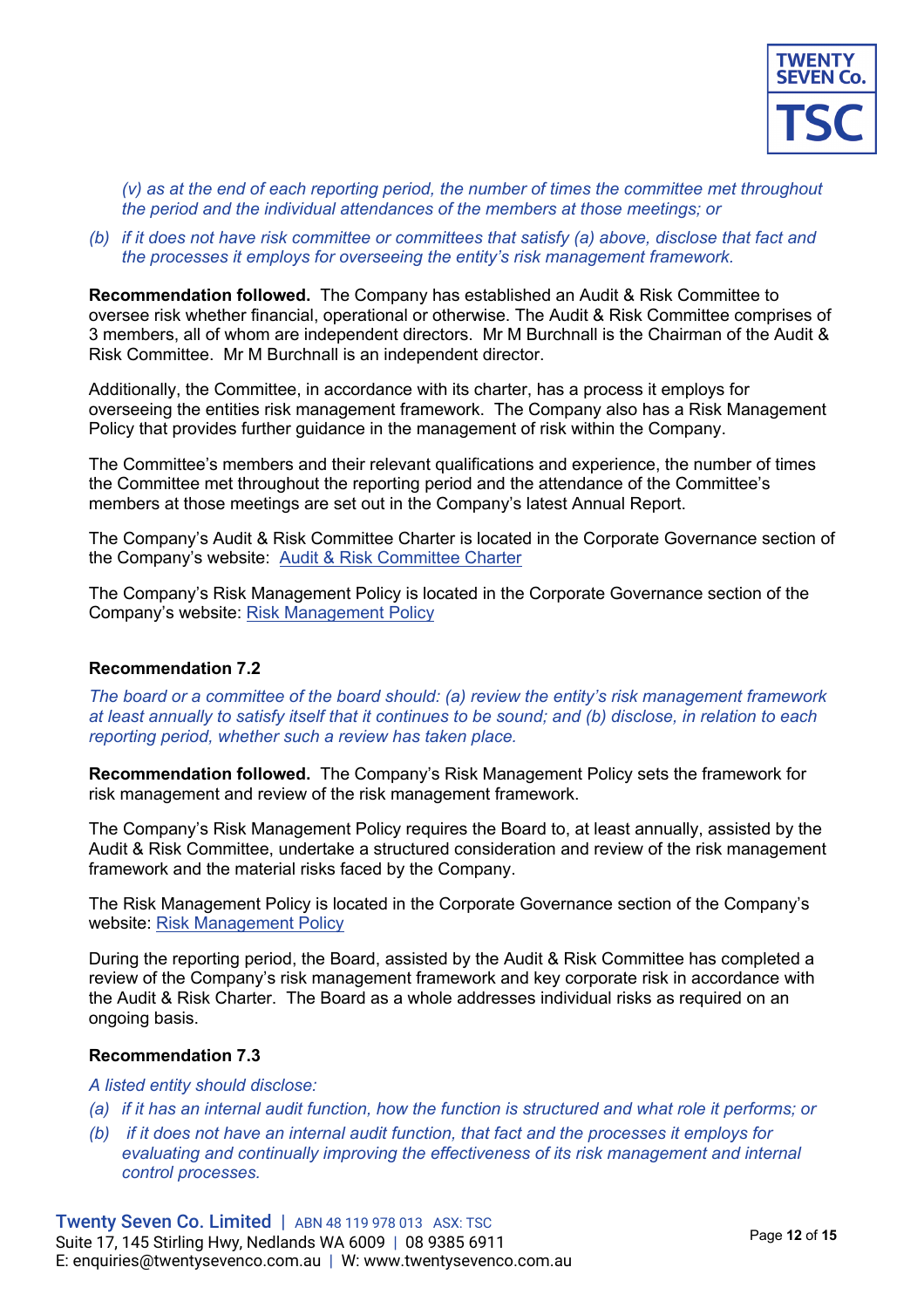

**Recommendation followed.** Twenty Seven Co. Limited is committed to understanding and managing risk and to establishing an organisational culture that ensures risk management is included in all activities, decision making and business processes. The company does not have a formal internal audit function due to its size.

The Audit & Risk Committee meets at least bi-annually to receive and consider reports on, and monitor and discuss, known and emerging risk and compliance issues, including non-financial operational and other business risks.

The ongoing mitigation and management of key business risks is a standing agenda item and is addressed by the Board as a whole at each Board meeting through discussion and it is an item of business on the agenda of the Audit & Risk Committee which meets at least bi-annually. Operational, financial, legal, compliance, strategic and reputational risks continue to be managed primarily by the CEO, CFO and Company Secretary as a part of the day-to-day management of the Company's affairs. Where appropriate, these risks are managed with the support of relevant external professional advisers.

The company undertakes an ongoing review of its safety and environmental risks and reports on this aspect at each Board meeting.

# **Recommendation 7.4**

*A listed entity should disclose whether it has any material exposure to economic, environmental and social sustainability risks and, if it does, how it manages or intends to manage those risks.* 

**Recommendation followed**. The Company undertakes minerals exploration activities and, as such, faces risks inherent to its business, including economic, environmental and social sustainability risks, which may materially impact the Company's ability to create or preserve value for security holders over the short, medium or long term.

One of the Company's core values is safety; it prioritises safety and health to people, the environment and community. The Company views sustainable and responsible business practices as an important long term driver of performance and shareholder value and is committed to transparency, fair dealing, responsible treatment of employees and partners and positive interaction with the community.

In addition to the company's risk management framework (as described in the Company's Risk Management Policy), the Company undertakes an ongoing review of its safety and environmental risks and reports on this aspect at each Board meeting.

The company is committed to continual review of its status with respect of the materiality of its economic, environmental and social sustainability risks, and take appropriate action to address, as circumstances require.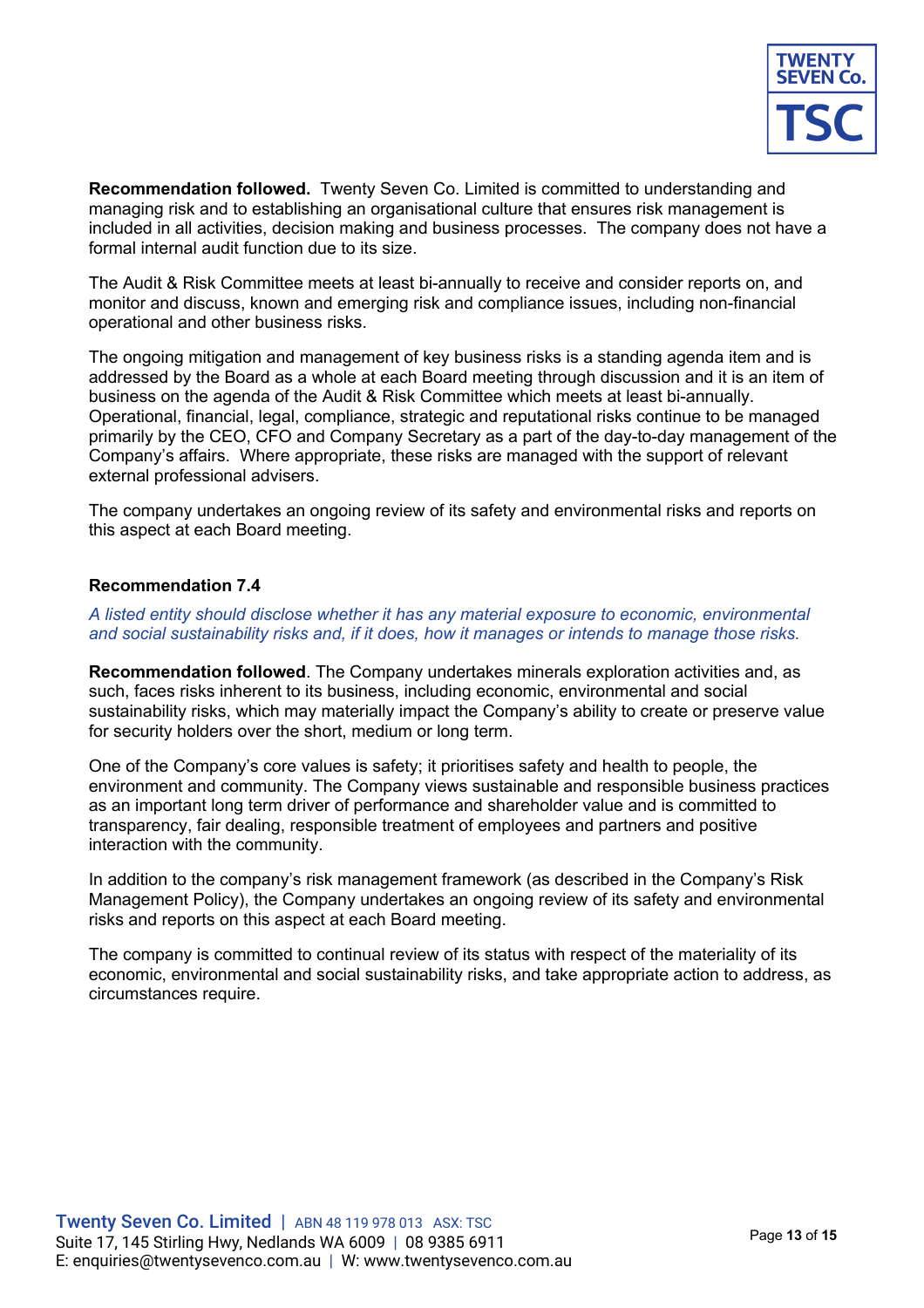

## **PRINCIPLE 8 – REMUNERATE FAIRLY AND RESPONSIBLY**

## **Recommendation 8.1**

*The board of a listed entity should:* 

- *(a) have a remuneration committee which:* 
	- *(i) has at least three members, a majority of whom are independent directors; and*
	- *(ii) is chaired by an independent director, and disclose*
	- *(iii) the charter of the committee;*
	- *(iv) the members of the committee; and*
	- *(v) as at the end of each reporting period, the number of times the committee met throughout the period and the individual attendances of the members at those meetings; or*
- *(b) if it does not have remuneration committee, disclose that fact and the processes it employs for setting the level and composition of remuneration for directors and senior executives and ensuring that remuneration is appropriate and not excessive.*

**Recommendation followed**. The Company does not have a separate remuneration committee due to the current size of the Company and its operations. The Board as a whole has responsibility for the function of the remuneration committee, including the performance evaluation and remuneration of the CEO.

The primary function is to consider and recommend compensation arrangements for the CEO and other senior executives, remuneration policies and practices, retirement termination policies and practices, company share schemes and other incentive schemes, company superannuation arrangements and remuneration arrangements for members of the Board.

The Board recognises that the attraction and retention of high calibre executives is critical to generating shareholder value. As a general rule, the Board believes that individual salary negotiation is more appropriate than formal remuneration policies.

Fees and payments to non-executive Directors reflect the demands that are made on, and the risks and responsibilities, of the Directors. The Board reviews non-executive Directors' fees and payments periodically, and any increase recommended in the overall amount allocated to Directors fees is subject to shareholder approval.

Each member of the executive team has signed a formal contract at the time of their appointment covering a range of matters including their duties, rights, responsibilities and any entitlements on termination. The standard contract sets out a specific formal job description.

The company's Remuneration Policy is located in the Corporate Governance section of the Company's website: Remuneration Policy

The primary functions of the Board in relation to the Remuneration policy is to:

- make specific decisions for remuneration of directors and senior officers;
- resolve the terms and conditions of employment for the CEO;
- undertake a review of the CEO's performance, at least annually, including setting with the CEO goals for the coming year and reviewing progress in achieving those goals;
- report on the decisions ; and
- develop and facilitate a process for board and director evaluation.